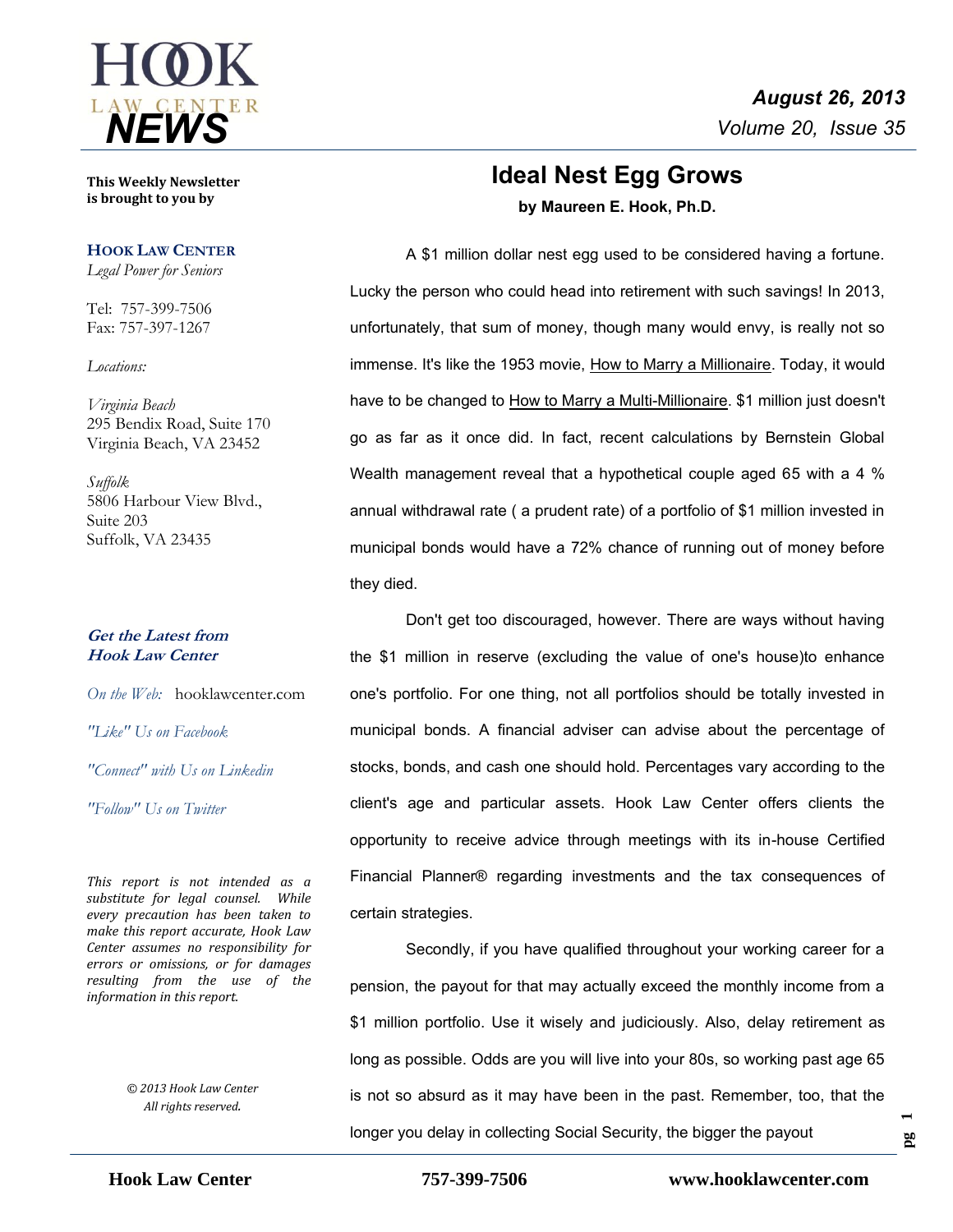

## **Ideal Nest Egg Grows (con't)**

when you finally do begin to collect it. Our financial planners can help you maximize the amount you will receive from the Social Security Administration.

Finally, save, save, save, and don't begin at age 55. The earlier one starts, the more the money will grow. Old-fashioned habits of discipline and restraint may not pay off immediately, but they do pay off eventually. Remember the fable of the tortoise and the hare. Steady wins the race every time!

(Source = Jeff Sommer, "The \$1 Million Nest Egg," The New York Times, June 10, 2013)



### **Dogs' Empathy**

**Hook Law Center:** Kit Kat, do dogs really have empathy for humans?

**Kit Kat**: Yes, according to some recent studies, our canine friends are apparently the most empathetic of all other animals. At the University of London Goldsmiths College, researchers found that dogs acted solicitous of people, both owners or strangers, when they pretended to cry. Comforting behavior was defined as submissive behavior such as nuzzling or licking the person. What's also interesting is that the researchers used 18 dogs of different ages and breeds, so their findings could be generalized to dogs as a class of animals. The researchers, Custance and Mayer, hypothesize that dogs may have the greatest empathy quotient, because they have been domesticated the longest. Humans tended to reward solicitous behavior, and now it's almost inbred.

Another instance of dogs' empathy is the fact they tend to yawn when they hear a person yawning. This evidence was provided by researchers at the University of Porto in Portugal.

So I'd like to commend my canine friends on their empathetic behavior. However, I'd like to praise my own species--felines. I don't have any scientific proof, but I think felines are the most devoted. In their own quiet way, domesticated felines love their owners, and demonstrate this love by bringing them prey that they catch and by spending time with them keeping them company. We're great companions!

(http://shine.yahoo.com/pets/dogs-really-empathize-humans-124300254.html) (7-30-13)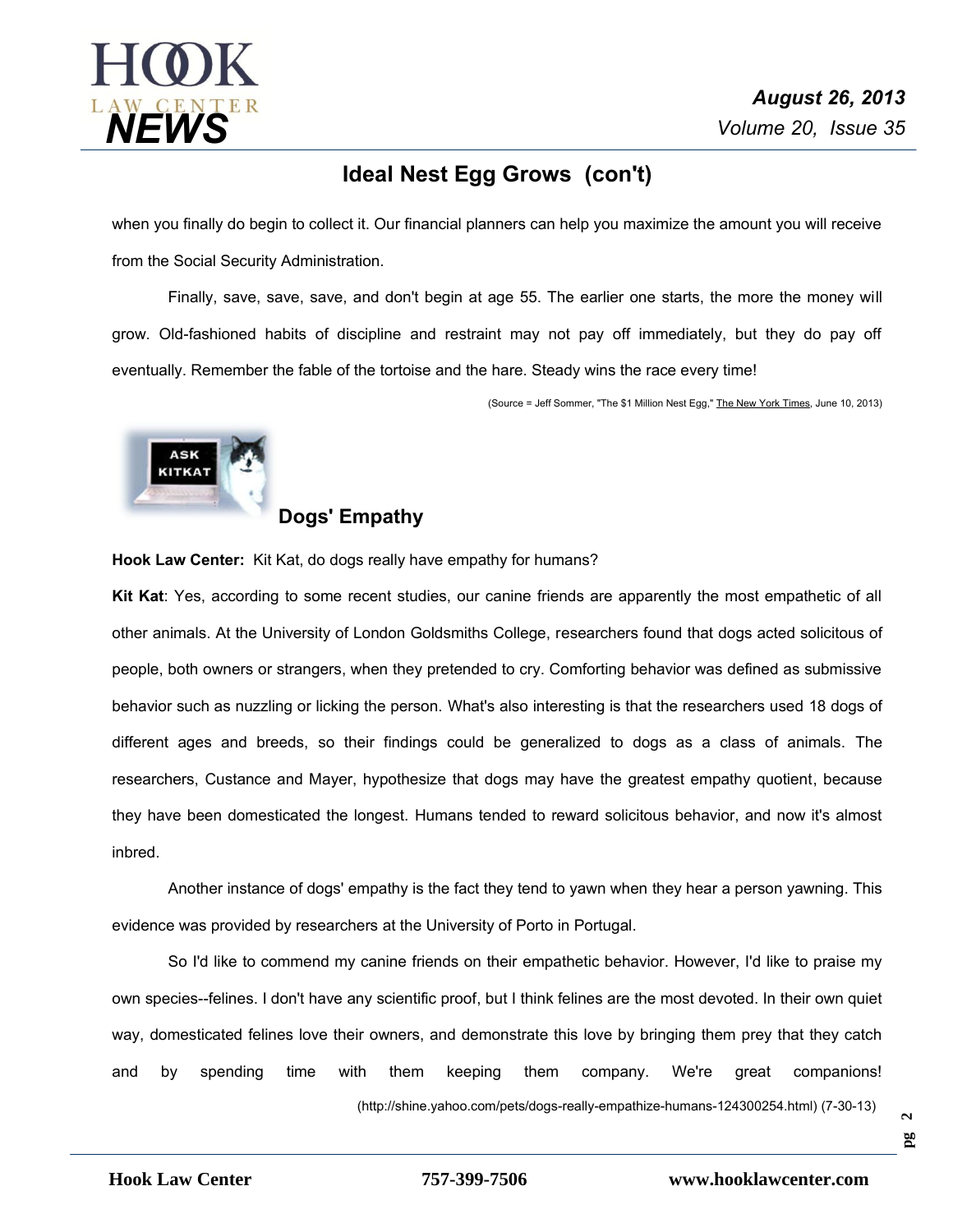



The Norfolk SPCA is offering subscribers of Hook Law Center News **\$30 off of the regular dog adoption fee of \$150 or a \$20 off of the regular cat adoption fee of \$100** by bringing a copy of this ad at the time of the adoption. The adoption discounts lasts through **September 2, 2013.**

View all the adoptable pets and check out the hours of operation at [www.NorfolkSPCA.org/adopt.](http://www.norfolkspca.org/adopt) The Norfolk SPCA is open seven days a week and has lots of loving, homeless pets in need of new, forever homes. The shelter is located just off I-264 at the Ballentine Blvd. exit. Phone: (757) 622-3319.



Association Walk on October 13, 2013 at Neptune Park in Virginia Beach. While this event is free and open to the public, if you'd like to support Hook Law Center's Walk Team, they will be accepting donations at this event. All proceeds from this event will be donated to the Southeastern Chapter of the Alzheimer's Association.

For more information, call Hook Law Center at 757-399-7506.